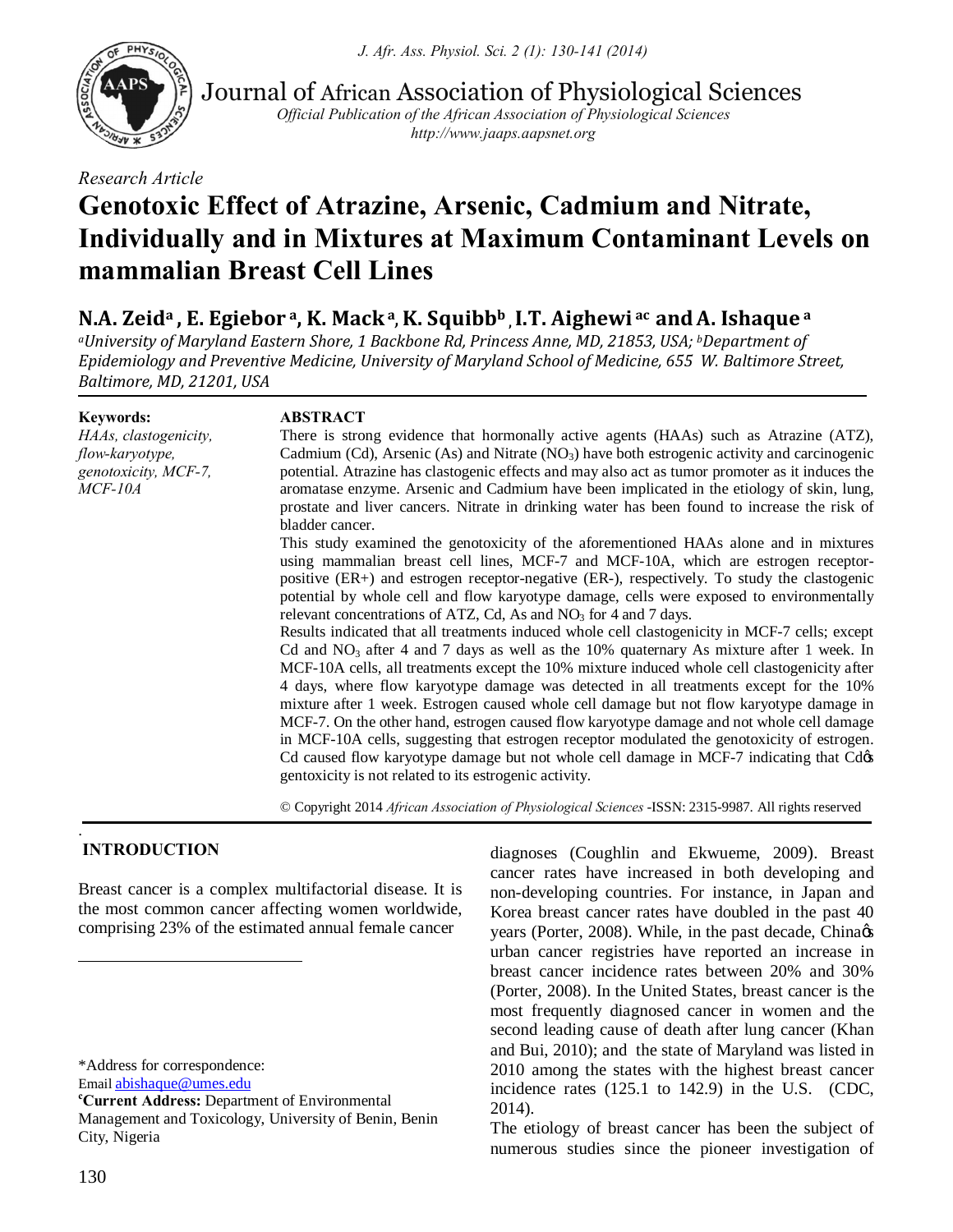Lane Claypon in 1926. Risk factors belong to different domains such as reproductive life, hormones, diet, genetics and exposure to radiation and selected chemicals. Yet, breast cancer remains unexplained and new etiological links must be sought, including occupational factors and exposure to hazardous chemicals such as pesticides and other endocrine disruptors (Guillette, 2006).

Environmental data has documented widespread exposure to Atrazine, arsenic (As), cadmium (Cd) and nitrate in the Eastern Shore of Maryland. Atrazine, one of the most commonly used herbicides in the United States is persistent in the environment and mobile in surface and ground water (Sass and Colangelo, 2006). Thus it is not surprising that Atrazine is the most commonly detected herbicide in groundwater across the U.S and, in particular, on the Delmarva Peninsula (Denver et al., 2004). Furthermore, Atrazine is most commonly detected pesticide in Maryland's Eastern Shore in surficial groundwater where concentrations used for domestic supplies exceeded 0.007 ug /L (Denver et al., 2004). Local concentrations of atrazine in Maryland for runoff water range between 0.2-180 ppm (Eisler, 1985).

131 *J. Afr. Ass. Physiol. Sci. 2 (1): 2014 Zeid et al* Atrazine has been extensively studied to determine possible adverse effects to human health. Both animal and human studies have suggested that Atrazine is a carcinogen and an endocrine disruptor with the ability to interfere with reproduction and development (Sass and Colangelo, 2006). In addition, several studies have reported that Atrazine at agricultural concentrations can induce genotoxicity in plants (Plewa et al., 1984). A flow cytometric analysis of effects of atrazine, simazine and bentazon on Chinese Hamster Ovary (CHO) cells demonstrated that atrazine can cause whole cell clastogenicity in mammalian systems (Biranda and Rayburn, 1995a). Whole cell clastogenesis may occur because of structural chromosomal aberrations, amplifications, deletions or changes in chromatin structure. Further studies were conducted by Biradar and Rayburn (1995b) to ascertain whether chromosomal aberrations are the cause for the whole cell clastogenicity observed in CHO cells exposed to different herbicides. They demonstrated that chromosomal breakage was associated with whole cell clastogenicity in Atrazine treated cells. An increase in chromosomal aberrations in lymphocyte cultures of farm workers exposed to pesticides, including the herbicide Atrazine, was reported by Yoder et al. (1973). Chromosomal aberrations have also been detected in bone marrow cells of mice exposed to a single dose of Atrazine (Loprieno et al., 1980). Another study

conducted on human lymphocyte cultures exposed to a low level of Atrazine (0.1 pg/ml) showed a significant percentage of cells exhibited chromosome aberrations (Meisner and Roloff, 1993). Arsenic, a paradoxical human carcinogen, has affected millions of people all over the world either through contaminated drinking water or through occupational exposure. Concentrations of arsenic in surface and groundwater are usually less than10 ug/L, but in some areas, levels exceeding 1000 ug /L have been reported (Pershagen, and Vahter, 1999).

Arsenic is known to induce DNA damage in mammalian cells. As has been reported to increase the rate of chromosome aberration and sister chromatin exchanges (Lee et al., 1988). Chromosomal aberrations were also induced by Arsenite in human fibroblasts and Chinese hamster ovary cells at high concentrations. In contrast, arsenic induced sister chromatin exchange at lower concentrations (Huang et al, 1995; Kochhar et al., 1996). Exposure to low concentrations of arsenic for prolonged periods was found to be associated with genetic instability and loss of chromosome 9q and gain of chromosome 4q in human HaCaT, and the exposure could result in the transformation of nontumorigenic human keratinocytes to cells that were tumorigenic in nude mice; these chromosomal abnormalities are closely related to arsenic induced oxidative DNA damage (Chien et al., 2004).

Exposure to cadmium (Cd) is ubiquitous; high levels of this metal found in certain occupational exposures have been associated with renal effects. Cadmium levels in water vary over time and between sites, and usually ranges from 0.5 to 1.5 ppb (Eisler, 1985). Although cadmiumos genotoxic mechanism is still obscure, the International Agency for Research on Cancer (IARC) has classified cadmium as a category 1 carcinogen (human carcinogen), because of its impact as a lung carcinogen (Kochhar et al., 1996), In vitro studies using different types of mammalian cells have demonstrated that Cd could induce various types of genotoxic effects (Chien et al., 2004). It is evident that cadmium could produce direct DNA damage, such as strand breaks or oxidative DNA base mutations by induced oxidative stress (Dally and Hartwig, 1997). Human studies data have been conflicting; for example, whereas no increased frequency of chromosomal aberrations in Cd exposed individuals was reported by Fleig et al., (1983), another study (Fu et al., 1995) showed that the incidence of lymphocytes cells with structural aberrations was significantly elevated in Cd-exposed individuals compared with controls. In fact, Verougstarete et al., (2002 had reported that no definite conclusions can be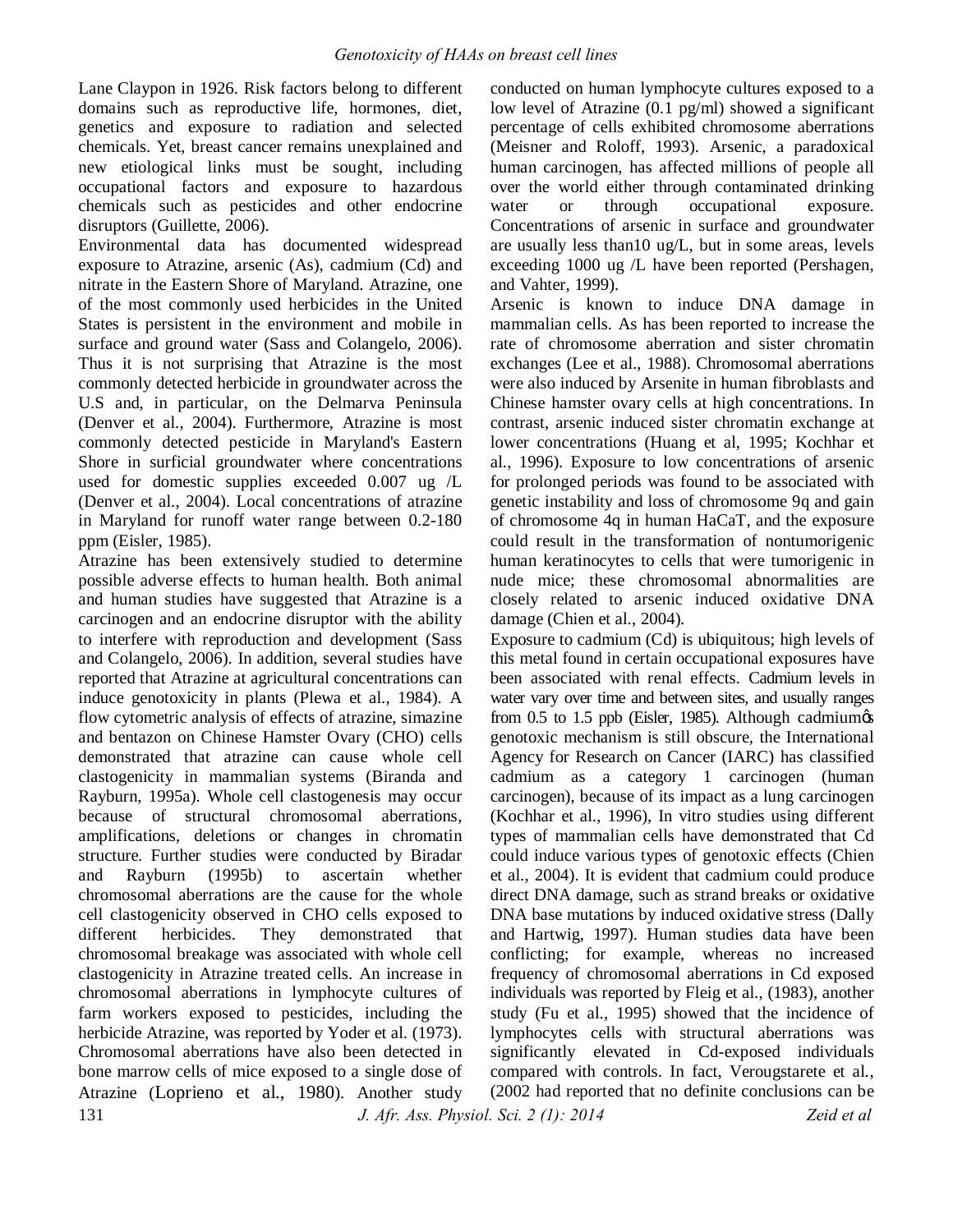drawn from existing human studies. It had become apparent in recent years that Cd targets a host of DNA repair mechanisms, including base excision repair (BER), nucleotide excision repair (NER), and mismatch repair (MMR) (Wieland et al., 2009).

Recent research suggested that the nitrate in manure and fertilizer runoff can act as an endocrine disrupter (Guillette and Edward, 2005). It has been shown that mitochondria in cells can reduce nitrate from food and water to nitric oxide. Nitric oxide is a potent inhibitor of cytochrome P-450, which is a group of enzymes that is involved in the synthesis of steroids (Jensen, 2003). The dietary intake of nitrate is responsible for large amounts of nitrate, nitrite and many N-nitroso compounds that are excreted by the kidneys via the urinary tract. These compounds are known to have a carcinogenic effect on urothelial cells (Pelley, 2003).

The objective of this study was to examine the individual and interactive DNA damaging effects of four chemicals (Atrazine, As, Cd and  $NO<sub>3</sub>$ ) known to be present in the drinking water of residents of Maryland Eastern Shore.

## **MATERIALS AND METHODS** *Cell Culture*

Human breast tumorigenic cells, MCF-7 (ER +), and non-tumorigenic human breast cells, MCF-10A (ER-), were cultured in  $75 \text{ cm}^2$  tissue culture flasks. MCF-7 cells were grown in minimum essential medium (MEM) supplemented with 10% heat deactivated fetal bovine serum (FBS) and 1% penicillin and streptomycin. Cells and chemicals were purchased from American Type Tissue Culture Collection (ATCC) (Manassas, VA). MCF-10A cells were grown in DMEM/F12 media containing 5% horse serum and the following supplements: 10 ug/ml insulin, 20 ng/ml hEGF, 100 ng/ml cholera toxin, 0.5 ug/ml hydrocortisone and 2 mM L-glutamine. Media and supplements were purchased from Cambrex Bio Science Walkersville, Inc. (Walkersville, MD) . Both MCF-7 and MCF-10A cell lines were incubated at  $37^{\circ}$ C in 5%  $CO<sub>2</sub>$  and humidified atmosphere. When MCF-7 cells reached 75-80 % confluency, they were washed with phosphate buffer saline (PBS), trypsinized with 3 ml of 0.25% w/v trypsin, 0.53 mM EDTA and incubated at 37C for 5 minutes. For MCF-10A cells, 3.0 ml of a 0.05% trypsin, 0.53 mM EDTA solution was added and cells were incubated at 37C for 15 minutes. At the end of the incubation period, 3 ml of a solution of 0.1% soybean trypsin inhibitor was added to the MCF10 A to neutralize the trypsin. Both cells types were centrifuged at 3000 rpm for 2 minutes at 4°C.

Cells were washed with saline, re-suspended in MEM, and counted with a Beckman coulter counter in preparation for the chemical exposure studies.

## *Analysis of Whole Cell Clastogenicity*

Both normal breast cells MCF-10A and breast cancer cells MCF-7 were exposed to environmentally relevant concentrations [EPA's maximum contaminant level (MCL)] of Atrazine, As, Cd and nitrate at 3 ppb, 10 ppb, 5 ppb and 10000 ppb respectively. The cell lines were also exposed to a mixture of the four chemicals at 10%, 100% and 1000% of their MCL concentrations. Seventy five pico-gram/ml of estrogen was used as a positive control for measuring estrogenic activity of the cell lines. After 96 h and one week exposure periods, nuclei were isolated from exposed and control cells and stained with propidium iodide (PI) using a hypotonic lysis solution (Ghosh et al., 2007). Briefly, cells were washed with sterile 1% PBS, followed by the addition of 1.5 ml of the PI solution (0.05mg/ml, 0.1 Triton X 100, 0.1 % sodium citrate, 7 unites /ml RNAse). Plates were refrigerated and tilted every 3-5 minutes to release the nuclei from the lysed cells. The samples were filtered through a 53-um mesh filter and kept on ice until analysis. The refrigeration time differed for each cell line. MCF-7 cells were refrigerated for one hour and MCF-10A cells were refrigerated for 6 hours as nuclei from MCF10A takes longer time to be collected than does MCF-7 cells. The isolated nuclei were then analyzed using a BD FACSCalibur equipped with 4- Color filters; 530 nm (FITC), 585 nm (PE/PI), 670nm (PerCP) and 661 nm (APC), (San Diego, LA, USA). The excitation wavelength (488 nm) was provided by a 5 W argon ion laser. Approximately 20,000 nuclei per sample were analyzed for each exposure concentration. The histograms obtained in each analysis were analyzed manually and the coefficient of variation (CV) of the G1 and G2 peaks were recorded. A representative DNA histogram is shown in Figure 1. An analysis of variance (ANOVA) was performed on the CVs of the various treatments. A least significant difference (LSD) analysis was performed on the mean CVs of the various treatments to obtain the statistical differences (Birandar and Rayburn, 1995b).

## **RESULTS**

## *Flow karyotype Analysis*

Chromosomes were isolated from actively growing cells for analysis of chromosomal aberrations by the method reported by Biradar and Rayburn (1995b). Cell lines were exposed to 3ppb atrazine, 5 ppb cadmium, 10ppb arsenic, 10, 000ppb nitrate and a mixture of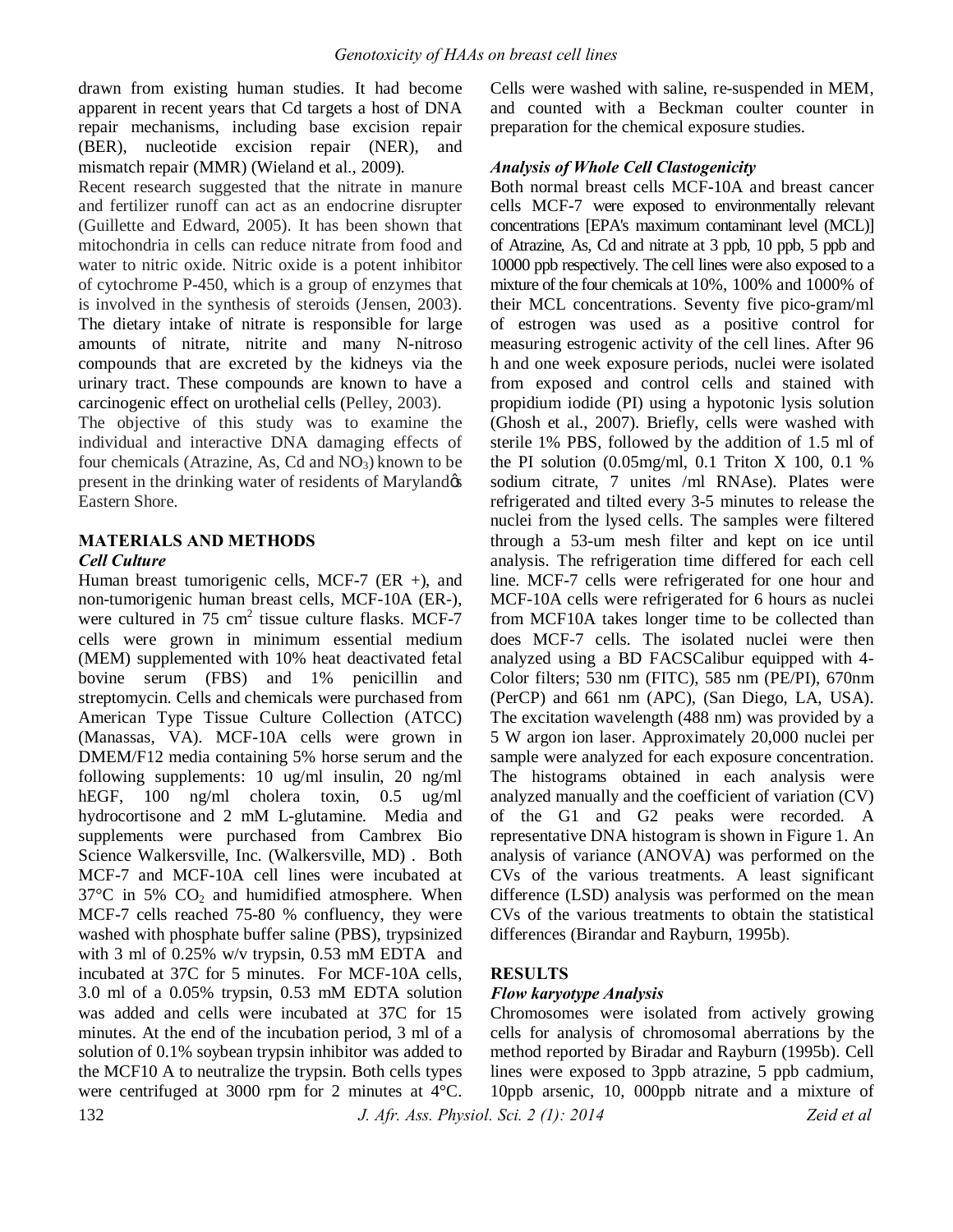these chemicals at 10%,100%, 1000% MCL for 96 h and one week. As a positive control, cells were exposed to estrogen which is a mitogen in MCF 7 and MCF 10A cells. At the end of the exposure period, media was

replaced with 10 ml complete media containing colcemid (1.0 ug/ml) and the flasks were incubated for 3-5 hours.



**Fig. 1**. Representative DNA histogram for nuclei of MCF-10A breast cells whole cell analysis

| Table 1: Statistical analysis of whole cell Clastogenicity in MCF-7 and MCF-10A cells after 96 hours of exposure. |
|-------------------------------------------------------------------------------------------------------------------|
| Results are shown as Coefficient of variation (CV) and percent CV relative to control                             |

| Treatment                |                                         | MCF-7              |                                         | MCF-10A         |  |
|--------------------------|-----------------------------------------|--------------------|-----------------------------------------|-----------------|--|
|                          | Mean CV of<br>$G0/G1$ peak <sup>*</sup> | % CV to<br>Control | Mean CV of<br>$G0/G1$ peak <sup>*</sup> | % CV to Control |  |
| Control                  | 6.0 <sub>de</sub>                       | 100                | 9.4c                                    | 100             |  |
| Estrogen                 | 6.6ab                                   | 110.5              | 9.4c                                    | 100.5           |  |
| Atrazine 3 ppb           | $6.6$ abc                               | 109.3              | 8.8 d                                   | 94.0            |  |
| Arsenic 10 ppb           | 6.8a                                    | 113.0              | 10.0a                                   | 106.8           |  |
| Cadmium <sub>5</sub> ppb | 5.9 <sub>ef</sub>                       | 97.5               | 9.9 a                                   | 105.8           |  |
| Nitrate10000ppb          | $6.3 \text{ cd}$                        | 104.2              | 10.1a                                   | 107.6           |  |
| 10% MCL mixture          | 5.6f                                    | 92.6               | 9.3 c                                   | 99.1            |  |
| 100% MCL mixture         | 6.4 <sub>bc</sub>                       | 107.2              | 8.9 d                                   | 94.8            |  |
| 1000% MCL mixture        | 6.4c                                    | 105.99             | 8.8 d<br>Marchand and                   | 93.6            |  |

\*Means within a column lacking a common letter are significantly different (pÖ0.001)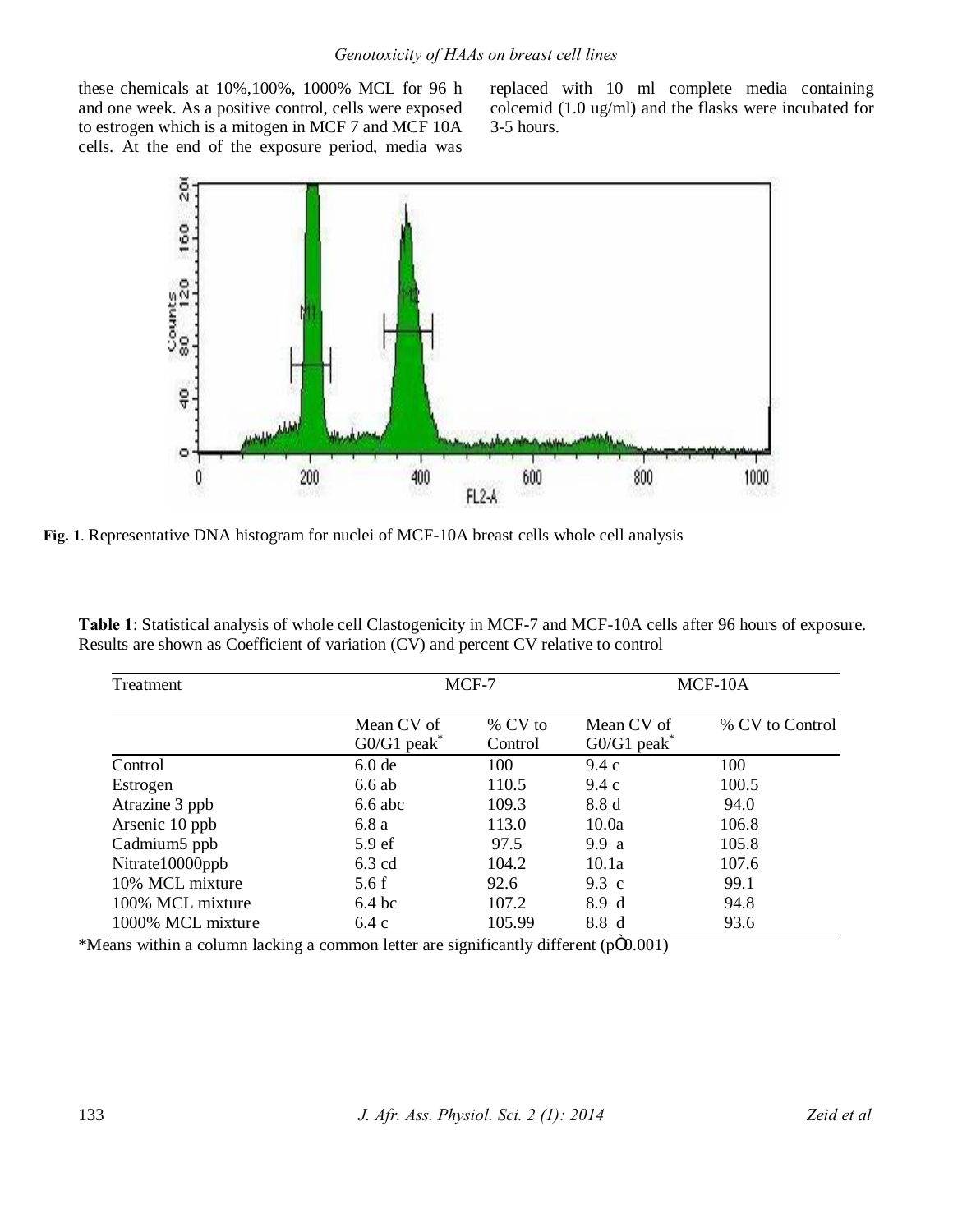## *Genotoxicity of HAAs on breast cell lines*

| Treatment             | MCF-7                                  |                      | MCF-10A                   |                 |
|-----------------------|----------------------------------------|----------------------|---------------------------|-----------------|
|                       | Mean CV of<br>G0/G1 Phase <sup>®</sup> | $%$ CV to<br>Control | Mean CV of<br>G0/G1 Phase | % CV to Control |
| Control               | 4.6ef                                  | 100                  | 10.3 <sub>d</sub>         | 100.0           |
| Estrogen              | $4.9 \text{ cd}$                       | 106.4                | 10.4 cd                   | 100.9           |
| Atrazine (3 ppb)      | $5.1$ abc                              | 112.2                | 10.5c                     | 101.8           |
| Arsenic (10 ppb)      | 4.5 f                                  | 99.4                 | 10.7a                     | 104.1           |
| Cadmium (5 ppb)       | $4.8$ def                              | 104.8                | 9.9 e                     | 96.1            |
| Nitrate $(10000$ ppb) | $4.8$ cde                              | 106.1                | 10.5 <sub>bc</sub>        | 102.4           |
| 10% MCL mixture       | $4.9$ bce                              | 108.0                | $10.7$ ab                 | 104.0           |
| 100% MCL mixture      | $5.2$ ab                               | 113.1                | $10.6$ ab                 | 102.8           |
| 1000% MCL mixture     | 5.2 a                                  | 114.9                | 8.7 f                     | 85.0            |

| Table 2: Statistical analysis of whole cell clastogenicity in MCF-7 and MCF-10A cells after one week of exposure. |
|-------------------------------------------------------------------------------------------------------------------|
| Results are shown as Coefficient of variation (CV) and percent CV relative to control                             |

\*Means within a column lacking a common letter are significantly difference (p $\ddot{O}0.001$ )



**Fig. 2.** Representative Flow karyotype histogram of MCF-10A breast cells

| Table 3: Statistical analysis of chromosomal damage in MCF-7 and MCF-10A cells after 96 hr exposures. Results |  |
|---------------------------------------------------------------------------------------------------------------|--|
| are presented as Coefficient of variation (CV) and percent CV relative to control                             |  |

| <b>Treatment</b>  | $MCF-7$                                 |                      | MCF <sub>10</sub> A                     |                      |  |
|-------------------|-----------------------------------------|----------------------|-----------------------------------------|----------------------|--|
|                   | Mean CV of the<br>Largest<br>Chromosome | $%$ CV to<br>Control | Mean CV of the<br>Largest<br>Chromosome | $%$ CV to<br>Control |  |
| <b>CTR</b>        | 12.1c                                   | 100                  | 6.7f                                    | 100                  |  |
| <b>EST</b>        | 12.0c                                   | 99.1                 | $8.3$ cde                               | 123.3                |  |
| <b>ATZ</b>        | 10.4f                                   | 85.5                 | 7.6 e                                   | 113.6                |  |
| As                | $11.3$ de                               | 92.8                 | 12.2a                                   | 181.8                |  |
| C <sub>d</sub>    | 12.8ab                                  | 105.6                | 11.4 <sub>b</sub>                       | 169.3                |  |
| NO <sub>3</sub>   | 12.3 <sub>bc</sub>                      | 101.5                | 8.2 de                                  | 121.4                |  |
| 10% MCL mixture   | 10.7 <sub>e</sub>                       | 88.4                 | 8.8 cd                                  | 131.4                |  |
| 100% MCL mixture  | 11.5d                                   | 95.0                 | 11.5ab                                  | 171.5                |  |
| 1000% MCL mixture | 13.4 a                                  | 110.2                | $9.0\text{ c}$                          | 133.8                |  |

\*Means within a column lacking a common letter are significantly difference (p $\ddot{O}0.001$ )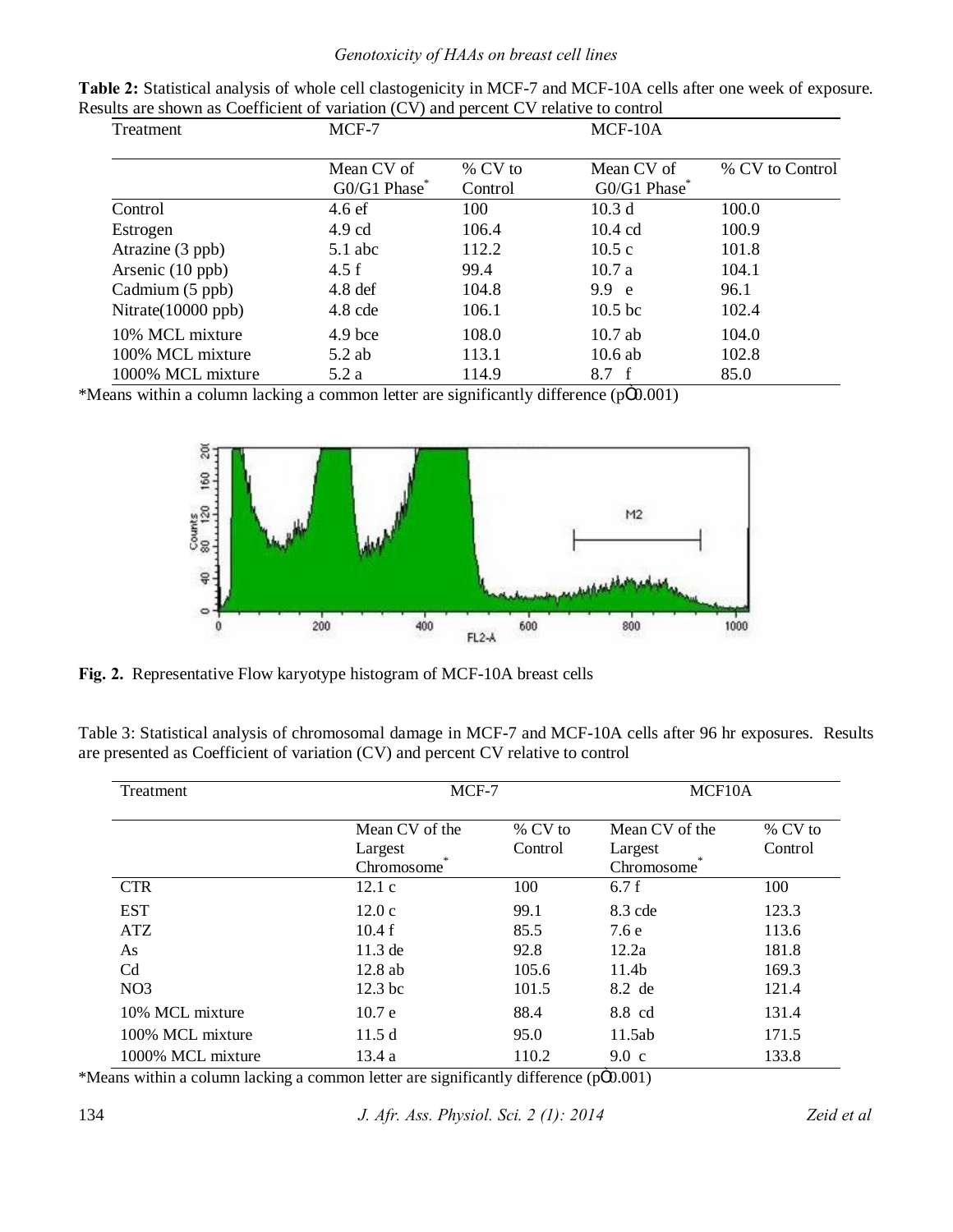Cells were then collected, re-suspended in 0.5 ml propidium iodide staining solution ( 75 mM KCL and 50 ug/ml PI), and incubated for 10 minutes at 37 C. 0.25 ml of a staining/cell lysis solution (75 mM KCL, 50ug/ml PI, and 1% Triton) was added and chromosome separation was achieved by pushing samples through a 22 gauge needle. The chromosomes were analyzed with the FACSCalibur. Flow karyotype histograms were analyzed by taking the CV of the largest chromosome at a count of 100,000 chromosome/sample. The borders around the largest chromosome were set manually on the control histogram, and all treatments were compared to control sample manually. A representative histogram from the flow karyotype analysis is shown in Figure 2. Analysis of variance (ANOVA) was performed on the CVs of the various treatments. A least significant difference

(LSD) analysis was performed on the mean CVs of the treatments.

## **Results**

## *Whole Cell Clastogenicity*

The result of cell cultures of MCF-7 and MCF-10A exposed to four chemicals (Atrazine, arsenic, cadmium and nitrate) individually at each of their EPA maximum contamination levels (MCLs) and to different concentrations of their mixture, for 96 hours and one week (168 hours) are shown in Tables 1 and 2, while Figures 3 and 4 show the whole cell clastogenicity analysis results for both breast cell lines exposed for 96 hours and one week, respectively.

Within the 96hours exposure period, estrogen, Atrazine, As, 10%, 100% and 1000% of the mixture



**Fig. 2.** Representative Flow karyotype histogram of MCF-10A breast cells



**Fig. 3.** Percentage CV of G0/G1 phase versus treatments for MCF-7 and MCF10A breast cell lines after 96 h exposure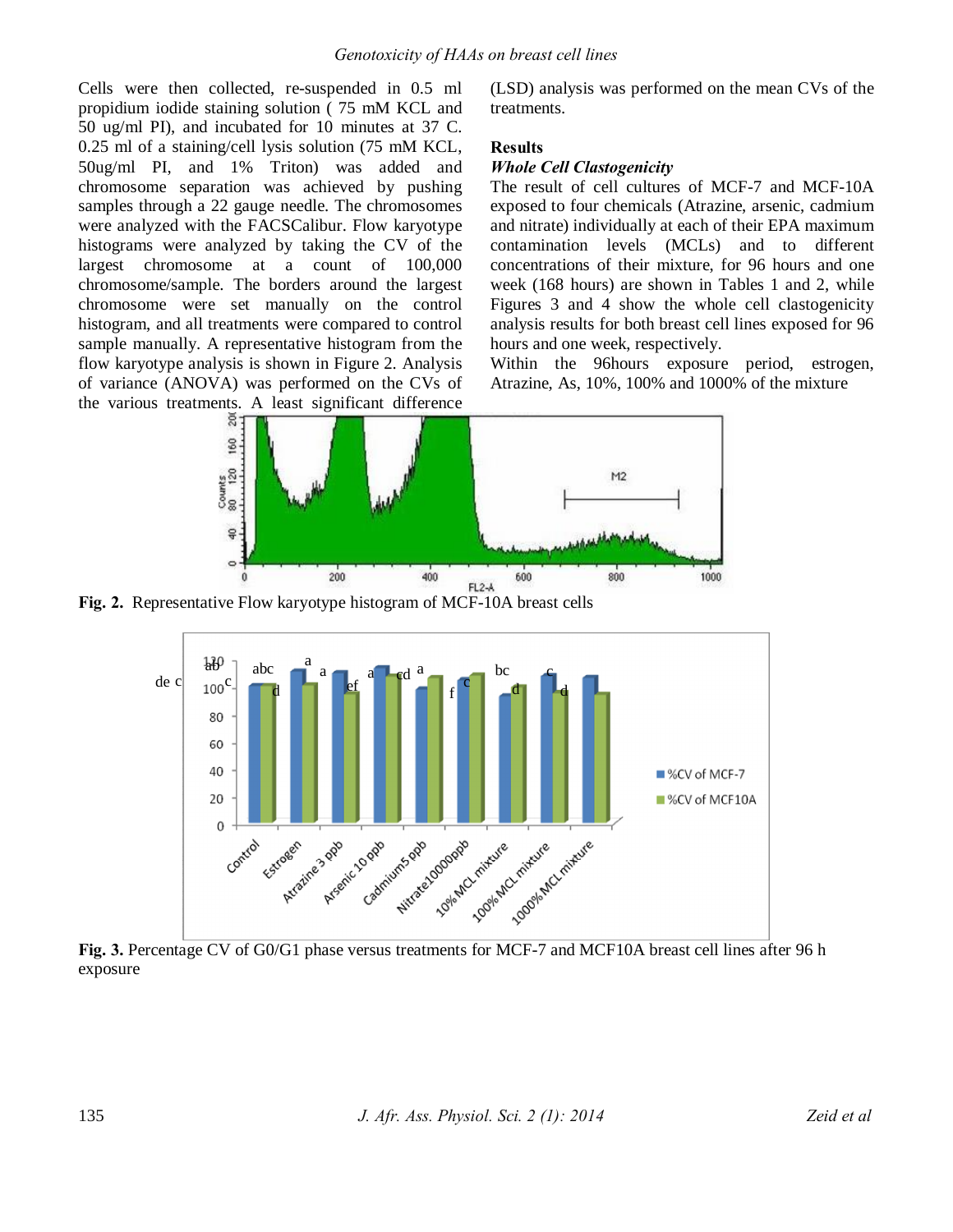

**Fig. 4.** Percentage CV of G0/G1 phase versus treatments for MCF-7 and MCF10A breast cell lines after one week of exposure

induced significant ( $p\ddot{\Omega}$ , 001) whole cell clastogenicity in MCF-7 cell line while in MCF-10A cells, all treatments induced whole cell clastogenicity with the exception of estrogen and the 10% mixture. During the one week exposure duration, estrogen, Atrazine, 100% and 1000% mixture induced significant whole cell clastogenic effects in MCF-7 cells and in MCF-10A all but estrogen induced whole cell clastogenicity.

Tables 3 and 4 and Figures 5 and 6 show the results of the flow karyotype measurements of chromosomal damage observed in MCF-7 and MCF-10A cells exposed to chemicals for 96 h and one week, respectively. Both breast cells were exposed to Atrazine, arsenic, cadmium, nitrate at their maximum contamination levels and a quaternary mixture of these chemicals at 10 %, 100% and 1000% of the MCL for each chemical.

## *Flow karyotype Analysis*

**Table 3:** Statistical analysis of chromosomal damage in MCF-7 and MCF-10A cells after 96 hr exposures. Results are presented as Coefficient of variation (CV) and percent CV relative to control

| Treatment         | MCF-7                |                         | MCF10A                  |         |
|-------------------|----------------------|-------------------------|-------------------------|---------|
|                   |                      |                         |                         |         |
|                   | Mean CV<br>of<br>the | <b>CV</b><br>$\%$<br>to | Mean CV<br>of<br>the    | % CV to |
|                   | Largest              | Control                 | Largest                 | Control |
|                   | Chromosome           |                         | Chromosome <sup>®</sup> |         |
| <b>CTR</b>        | 12.1c                | 100                     | 6.7f                    | 100     |
| <b>EST</b>        | 12.0c                | 99.1                    | 8.3 cde                 | 123.3   |
| ATZ               | 10.4f                | 85.5                    | 7.6e                    | 113.6   |
| As                | 11.3 de              | 92.8                    | 12.2a                   | 181.8   |
| Cd                | 12.8ab               | 105.6                   | 11.4b                   | 169.3   |
| NO <sub>3</sub>   | $12.3$ bc            | 101.5                   | 8.2 de                  | 121.4   |
| 10% MCL mixture   | 10.7 e               | 88.4                    | 8.8 cd                  | 131.4   |
| 100% MCL mixture  | 11.5d                | 95.0                    | 11.5ab                  | 171.5   |
| 1000% MCL mixture | 13.4 a               | 110.2                   | $9.0\,c$                | 133.8   |

\*Means within a column lacking a common letter are significantly difference  $(p\hat{O0.001})$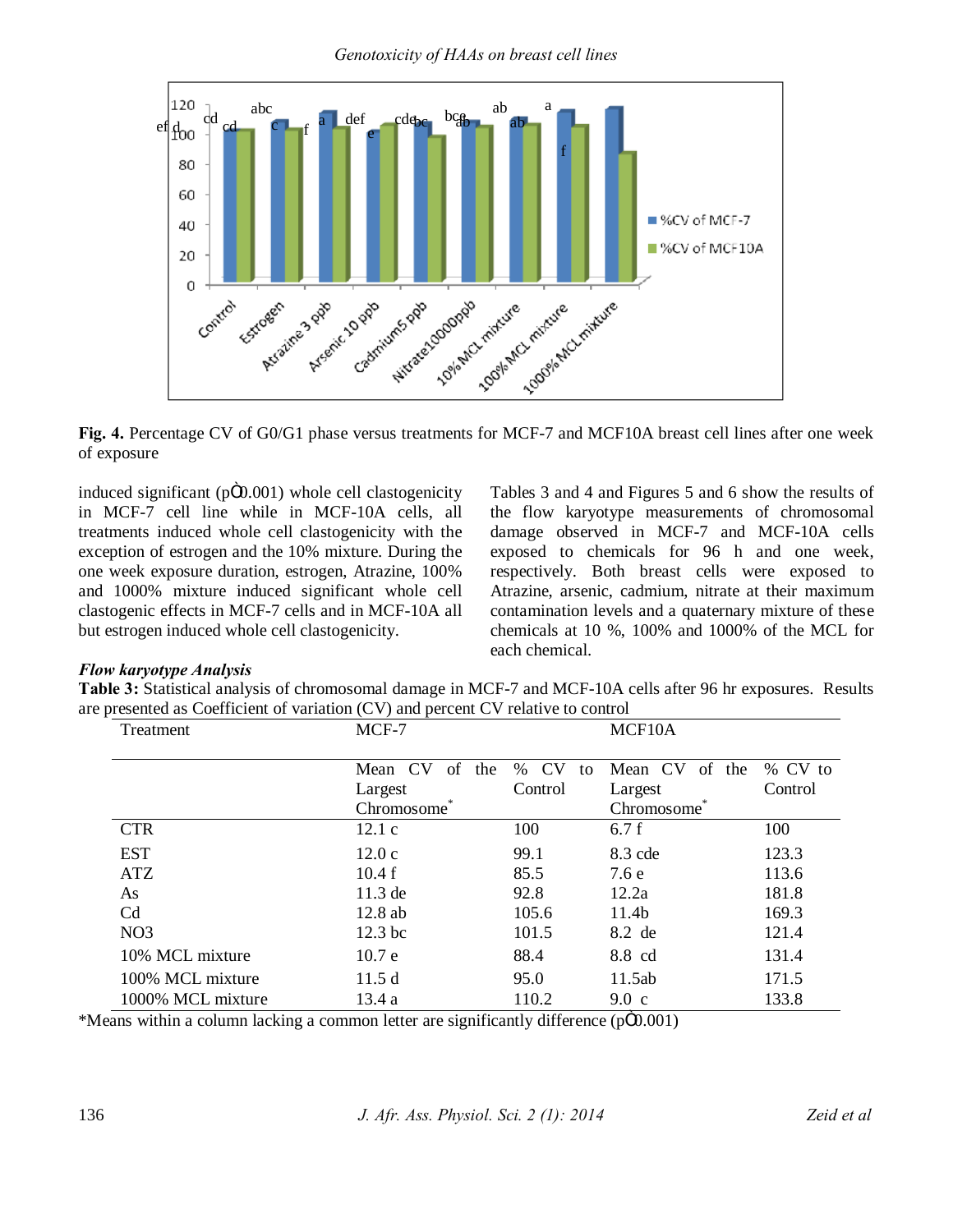| Treatment         | MCF-7              | MCF10A       |                   |                |
|-------------------|--------------------|--------------|-------------------|----------------|
|                   | CV<br>Mean<br>- of | $\%CV$<br>to | Mean CV of the    | %CV to control |
|                   | the<br>Largest     | control      | Largest           |                |
|                   | Chromosome         |              | Chromosome        |                |
| <b>CTR</b>        | 8.7 e              | 100.0        | 6.6d              | 100.0          |
| <b>EST</b>        | 8.8 e              | 100.4        | 8.3 a             | 126.6          |
| <b>ATZ</b>        | 10.2c              | 116.7        | 7.5 <sub>bc</sub> | 114.8          |
| As                | 10.0c              | 115.2        | 8.1 ab            | 122.5          |
| C <sub>d</sub>    | 10.8a              | 123.4        | $7.2\text{ c}$    | 108.8          |
| NO <sub>3</sub>   | 10.2c              | 117.0        | 7.3c              | 111.2          |
| 10% MCL mixture   | 9.5 d              | 109.0        | 7.0 cd            | 106.8          |
| 100% MCL mixture  | 10.4 <sub>b</sub>  | 119.7        | 8.3 a             | 126.7          |
| 1000% MCL mixture | 10.7a              | 122.8        | 7.4 c             | 112.3          |

**Table 4:** Statistical analysis of chromosomal damage in MCF-7 and MCF-10A cells after one week of exposure. Results are presented as Coefficient of variation (CV) and percent CV relative to control

\*Means within a column lacking a common letter are significantly difference  $(p\ddot{\Omega}0.001)$ 



**Fig. 5.** Percentage CV of largest chromosome versus treatments for MCF-7 and MCF-10A breast cell lines after 96 h of exposure.

Flow karyotype damage observed was detected in all treated cells in the MCF-10A cells following 96 hours of exposure, including the estrogen positive control. Similar results were detected in MCF-7 cells except for

the estrogen and nitrate treatments. The one week exposure regimen produced flow karyotype damage in all treatments with MCF-7 cells with the exception of estrogen, and all MCF10A exposures except for the 10% mixture induced flow karyotype damage.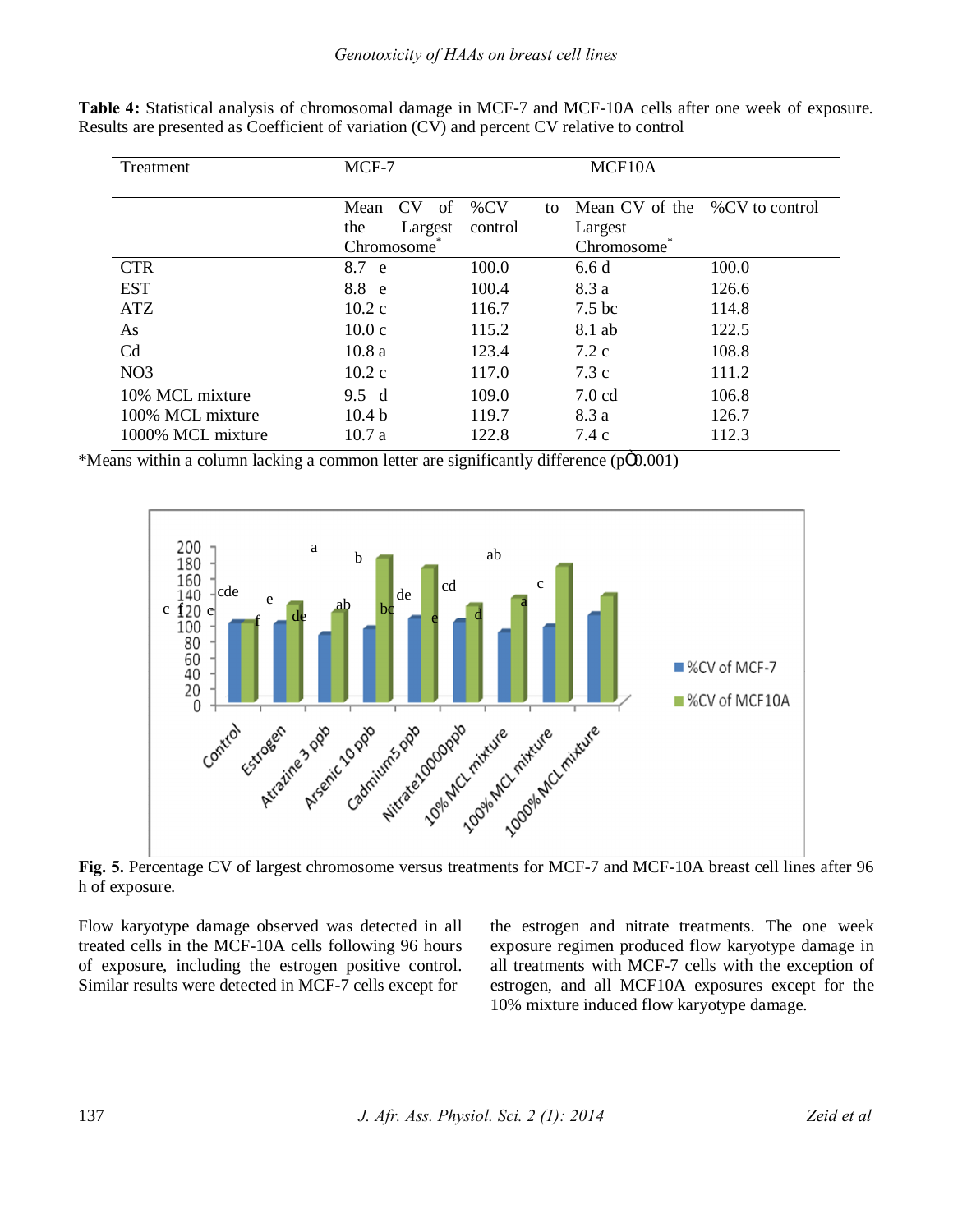

**Fig.6.** Percentage CV of largest chromosome versus treatments for MCF-7 and MCF-10A breast cell lines after one week of exposure

## **Discussion**

Whole cell clastogenicity is a quick, reliable technique to efficiently screen for potential genomic damage in cells at interphase. Parameters identified that may be associated with changes in the coefficient of variation (CV) include chromosome structure changes, modifications in chromatin composition, apoptosis and cell cycle changes (Birandar and Rayburn, 1995a). While each of these mechanisms is different, they do indicate genome alterations that could have negative consequences. A study compared three genotoxicity assays (comet, whole cell clastogenicity, and forward mutation rate) using various known clastogenic agents (Birandar and Rayburn, 1995b); although the endpoints of each of these assays were different, comet and whole cell clastogenicity gave comparable results, thereby confirming that the whole cell clastogenicity method reflected DNA damage. Thus, whole cell clastogenicity experiments when properly designed and executed, are able to detect genotoxic effects of chemicals.

Results from this study indicated that the 100% and 1000% mixtures of the chemicals along with the individual metals (Az, As, Cd, and nitrate) at their MCLs caused whole cell clastogenicity in both cell lines after exposure for both 4 and 7 days. This results is in agreement with data previously presented by Biradar and Rayburn (1995a); these authors reported that cells exposed to Atrazine at the 3ppb had significantly higher CVs than control cells. In their work, they ruled out the possibility that the increase in CV could be due to the physical presence of Atrazine in the nuclei. Furthermore, studies by Gosh et al., (2007) have shown that both high and low levels (Arsenite) can result in cell death and the induction of micro nuclei (MN), however the kinetics of cell death and MN induction versus arsenite accumulation were different. Results in our study showed that arsenic causes whole cell clastogenicity in both cell lines after 96 hours of exposure but only in the MCF-10A cell line after 1 week of exposure. The mechanism behind this difference might be that MCF7 cells were able to repair the DNA damage during a longer exposure time but MCF-10A could not, which could be attributed to tumorigenic differences between cell lines. MCF-7 is a tumorigenic cell line and ER (+), while MCF-10A cells are non-tumorigenic and ER

The DNA damage caused by arsenic exposure at EPA $\alpha$ MCL of 10 ppb could be due to an aneugenic effect on breast cells. It was found that arsenite treatment resulted in disturbance of mitosis, alteration of chromosome segregation, and chromosome loss in human skin fibroblasts (HFW) cells at low dose levels. A proposed mechanism for the cryptogenic toxicity of arsenic is the inhibition of various enzymes involved in DNA repair and possibly by induction of reactive oxygen species (ROS) capable of causing DNA damage or the induction of genes that result in altered DNA repair. It has been reported that the total number of chromosomal alterations was higher in a cohort of individuals exposed to arsenic in their drinking water (Taets and Rayburn, 1998). This further suggests that at the population level, an increased frequency of chromosomal aberrations in peripheral lymphocytes is predictive of increased risk of cancer. In arsenic exposed population, chromosome type aberration (CSAs) is found to be significantly higher in cases compared to control group while chromatid type aberration (CTAs) is similar in both groups. These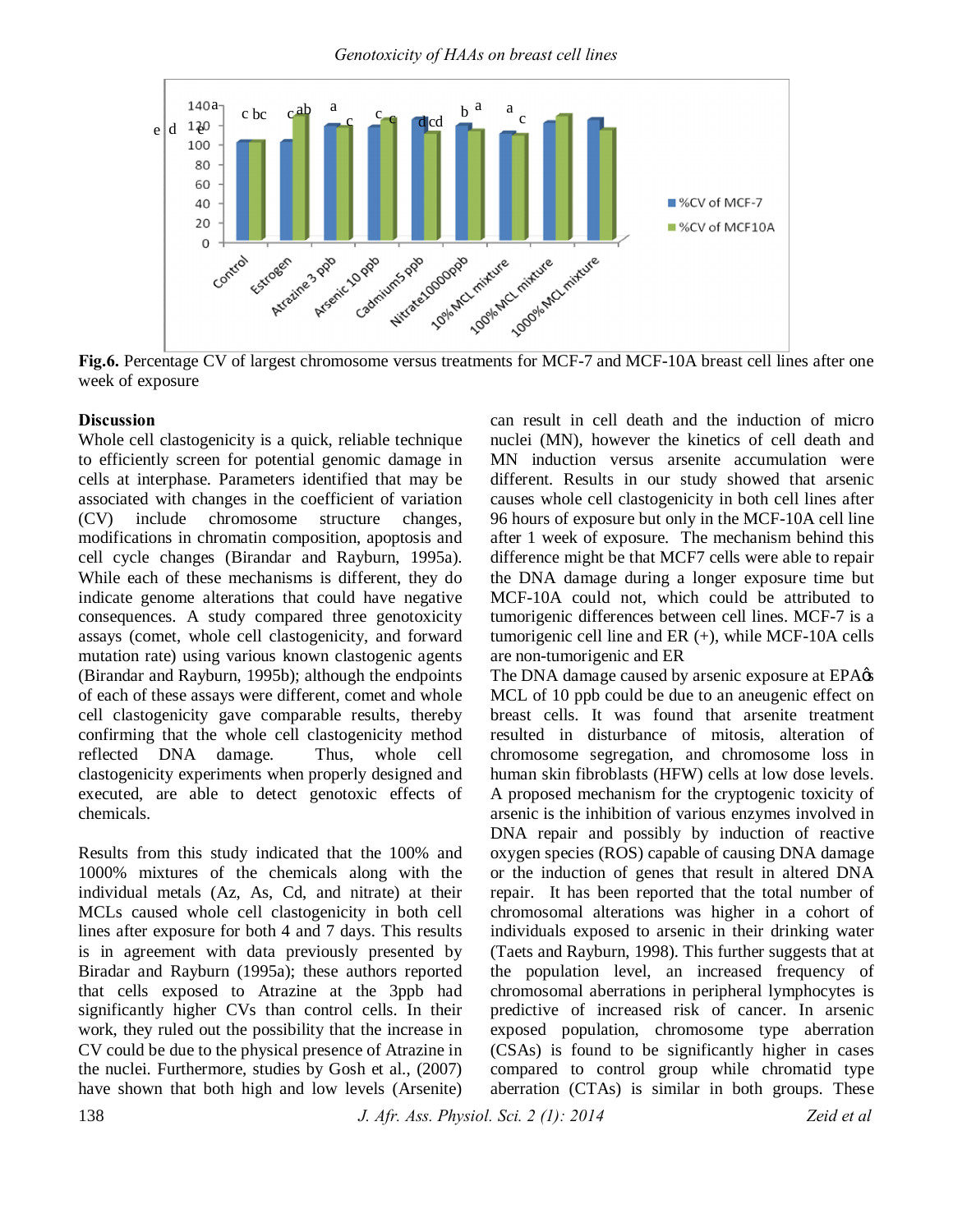findings indicate that it is the contribution of the CSA type aberrations that is responsible for the observed difference in the overall increased CA frequency in the case group compared to the control group. It is known that, CSA type damage has an important function in activation of proto-oncogenes and their interaction plays a direct role in the formation of malignancies (Schoen, A., et al., 2004). Other chromosomal aberrations such as dicentrics normally observed with radiation have also been noted after As exposure (Yu and Chai, 2006). Nagymajtenyi et al (1985) observed a significant increase in CA in the fetal chromosomes of mice after inhalation exposure of pregnant females to 28.3 mg/m<sup>3</sup> of As<sub>2</sub>O<sub>3</sub> for 4 h per day on the 9th, 10th, 11th and 12th days of gestation. Another study has reported structural chromosome aberrations in bonemarrow cells of male Sprague-Dawley rats after injection intra-peritoneal, once a day for 5 days with doses of 5, 10, 15 and 20 mg/kg body weight (BW) of arsenic trioxide dissolved in distilled water. In this study, a significantly higher incidence of aberrant cells with a mean of 15.6% versus 2.4% in control was reported. Micronuclei induction in rat bone-marrow cells exposed to  $As<sub>2</sub>O<sub>3</sub>$  has also been reported and most studies of micronuclei induction by As exposure were found to be dose dependent Patlolla, and Tchounwou, 2005).

Nitrate and Cd exposure induced whole cell clastogenicity in this study in MCF-10A cells but not in MCF-7 cells. Again, differences could be attributable to differences in cell type characteristics with respect to tumorigenicity and the presence or absence of the estrogen receptor (ER). Nitrate has been showed to have genotoxic potential. In a study involving nitrate in the drinking water, 70 children of 12-15 years old were exposed to a range of concentrations of nitrate. Results of this study showed a significant increase in the mean number of chromosome breaks in the children exposed to nitrate concentrations that exceeded 70.5 mg/l, but there was no significant increase in the mean number of sister chromatid exchanges per cell (Tsezou, 1996). This result is consistent with our study with MCF-10A cells, which showed a 20% increase in chromosomal aberration than control after 96 h exposure to 10mg/l. The CV of largest chromosome was increased in MCF-7 as well as MCF-10A after one week of exposure.

Cadmium effects on genome stability appear to be indirect, mainly via an increase in oxidative stress which can lead to DNA damage (Nagymajtenyi et al., 1985). Cd-induced oxidative stress might be due to decreases in cellular antioxidants, oxidative active metallothionen and/or enzymes that mitigate reactive

oxygen species (ROS) (Newman and Unger, 2003). It has been reported that Cd-induced oxidative stress causes the production of typical oxidative generated mutagenic lesions in DNA such as 8-oxo-7, 8- dihydro-2 -deoxyguanosine (8-oxodG) adducts in human lymphoblastoid cells after exposure to 5-35 uM of cadmium (Mikhailova et al., 1997). Hence the genome instability found in our study after Cd exposure might be due to the creation of ROS. A number of in vitro studies using different types of mammalian cells have demonstrated that Cd induces various genotoxic effects. In a study designed to assess genotoxic damage in somatic cells of workers in a Polish battery plant after high-level occupational exposure to cadmium (Cd).A Cd-exposed group showed a significant increase in MN frequency a consequence of chromosomal aberrations and spindle disturbances, SCE frequency and percentage of cells with damaged DNA **(**Rozgaj and Fucic, 2002).

Interactive effects between chemicals were also observed in this study, although differences between metals alone and the 100% mixture exposure were not large. It is well known that the protein metallothionen plays a very important role in cadmium toxicity (Mikhailova et al., 1997), and it has been shown that Cd at non-cytotoxic concentrations in combination with other DNA damaging agents such as UV light, gammaradiation or alkylating chemicals like methyl methanesulfonate, N-methyl-N-nitrosourea, N -nitro-Nnitrosoguanidine showed enhanced genotoxic effects. A similar effect was detected in MCF-7 cells. Cadmium exposure at its MCL concentration of 5 ppb did not cause significant DNA damage in MCF-7, but in a mixture of the chemicals all present at 10 %, 100% and 1000% of their MCL concentrations, whole cell clastogenicity was significantly increased above controls after 96 h and one week.

The 10% mixture which contained Atrazine (3ppb), As (10 ppb), Cd (5 ppb) and nitrate (10,000 ppb) induced whole cell clastogenicity in MCF-7 cells during 96 hours of exposure but no significant DNA damage was detected in cells exposed for one week. The explanation might again be that during the 96 hours of exposure the cells did not have sufficient time to repair the damage caused by the chemicals, but were able to do so during one week exposure. On the contrary, the 10% mixture exposure induced whole cell clastogenicity in MCF-10A cells during one week exposure but not during 96 hours exposure. This suggests that MCF 10A cell defense mechanisms were saturated during the longer exposure time. This consistent difference in results obtained with the MCF-7 versus MCF-10A cells again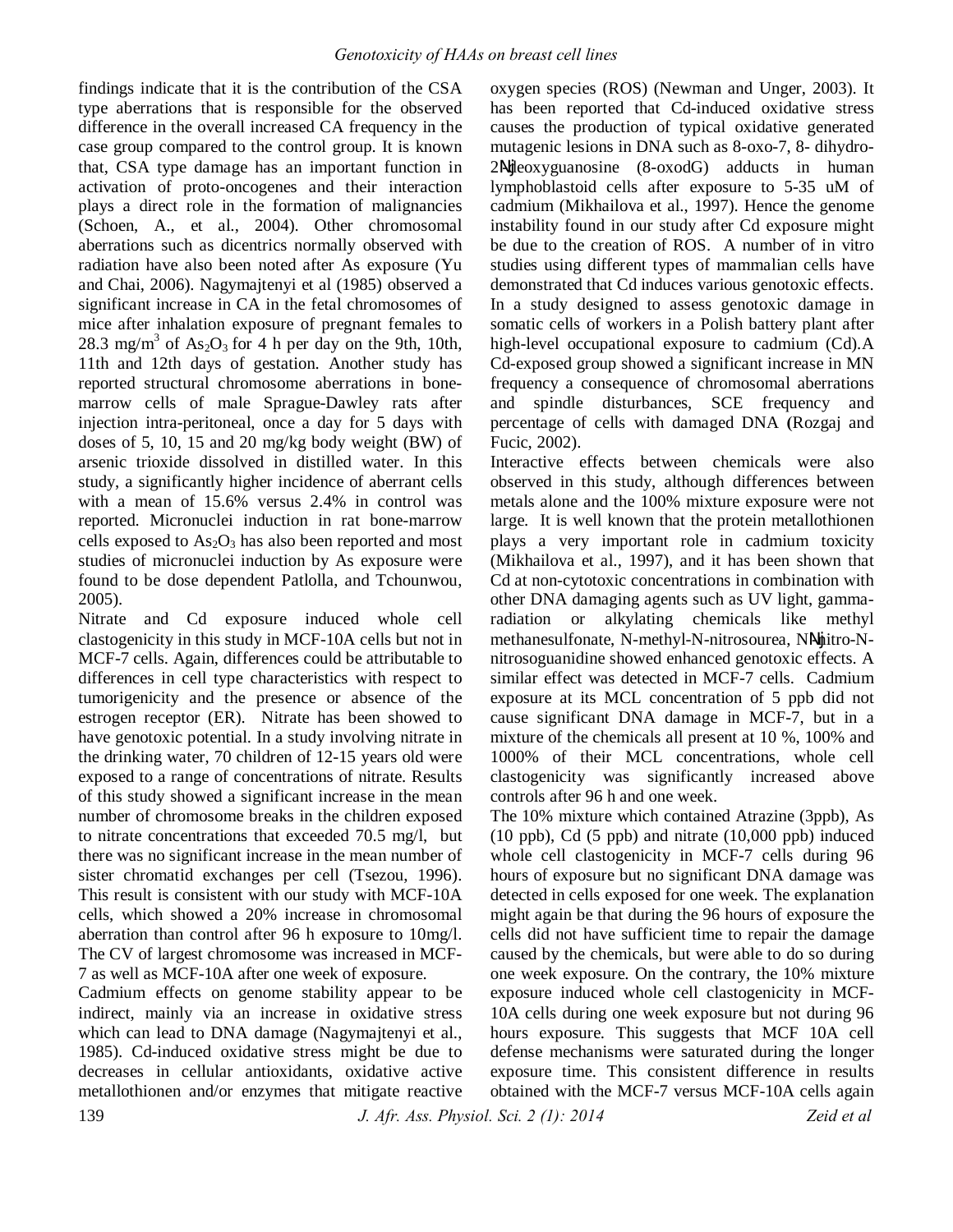indicates important differences in sensitivity to genotoxic chemicals in tumorigenic versus nontumorigenic cell lines.

Differences were observed between the two measures of DNA damage used in this study. With the exception of nitrate exposure of MCF-7 cells for 96 hours and the10% mixture exposure of MCF-10A for one week, all the exposure regimes caused flow karyotype damage. Estrogen caused whole cell damage but not flow karyotype damage in MCF-7 cells. On the contrary estrogen caused flow karyotype damage and not whole cell damage in MCF-10A cells. These observed differences between estrogen exposure and clastogenicity might be due to differences in the generation of reactive oxygen species (ROS) between these cell lines. ROS generation is known to cause DNA damage (Felty, 2006). It was reported that physiological concentrations of estrogen (367 fmol and 3.67 pmol) triggered a rapid 2-fold increase in intracellular oxidants in endothelial cells. It has also been reported that oxidative stress affects the expression of estrogen receptors alpha and beta (ERalpha and ERbeta) differently, demonstrating cellspecific response (Tamur et al., 2002). Hence the existence of estrogen receptors which can be regulated by ROS in MCF-7 cells and the lack thereof in MCF-10A cells might lead to differences in clastogenicity between these cell lines during estrogen exposure. Taets et al., (1999) reported that simazine (a pesticide similar to Atrazine) caused whole cell clastogenesis in Chinese hamster ovary cells but not flow karyotype damage. Cd caused flow karyotype damage but not whole cell damage in MCF-7 but not in MCF 10A, these differences are consistent with other evidence that the ER and oxidative stress may be involved in Cd and atrazine $\circ$ s mechanism of DNA damage.

## **Conclusion**

The 100 and 1000% quaternary mixtures were observed to induce both whole cell clastogenicity and flow karyotype damage, which suggests that MCLs set for these chemicals may not be protective when they are present together in a mixture*.* Even the 10% mixture exposure to MCF-7 cells caused both whole cell clastogenicity and flow karyotype damage during 96 hours exposure, although it caused only flow karyotype damage during one week of exposure. Similarly, the 10% mixture exposure to MCF-10 cells caused flow karyotype damage and not whole cell clastogenicity during 96 hours exposure and caused only whole cell clastogenicity during one week exposure. Studies of the mechanisms involved in the DNA damage and repair in these two breast cell lines that differ in their tumorigenicity and ER expression will provide a better understanding of the role of chemical genotoxicity in the development of breast cancer.

## **Acknowledgement**

This work was supported by The National Institute of Health (NIH), Bethesda, MD, USA. Additional funding was received from the department of Natural sciences, University of Maryland Eastern Shore, Princess Anne, MD, USA.

## **References**

- Biradar, P., Rayburn, L. (1995a). Chromosomal damage induced by herbicide contamination at concentrations observed in public water supplies. *J Environ Qual* **24:**1222-1225.
- Biradar, D., Rayburn, A. (1995b). Flow cytogenetic analysis of whole cell clastogenicity of herbicides found in groundwater. *Arch Environ Contam Toxicol* **28:**13-17.
- Center for Disease control and Prevention (2014) Breast Cancer Rates by State http://www.cdc.gov/cancer/breast/statistics/state.htm
- Chien, W., et al. (2004). Association of chromosomal alterations with arsenite-induced tumorigenicity of human HaCaT keratinocytes in nude mice. *Environ Health Perspect* **112:**

- Coughlin, S., Ekwueme, D.(2009). Breast cancer as a global health concern. *Cancer Epidemiol* **33:**315-318.
- Dally, H., Hartwig, A. (1997). Induction and repair inhibition of oxidative DNA damage by nickel(II) and cadmium(II) in mammalian cells, *Carcinogenesis.* 18(5):1021-1026.
- Denver, M., et al. (2004). Water quality' in the Delmarva Peninsula, Deleware, Maryland, and Virginia. 1999-2001, pp. 29-65.
- Eisler, R.(1985). Cadmium hazards to fish, wildlife, and invertebrates: a synoptic review. U.S. *FishWildlife Serv Biol Rep* **85:** 1-2
- Felty, Q. (2006). Estrogen-induced DNA synthesis in vascular endothelial cells is mediated by ROS signaling. *BMC Cardiovasc Disord* **6:**16-24.
- Fleig H. Rieth G. Stocker M. Thiess A. (1983). Chromosome investigations of workers exposed to cadmium in the manufacturing of cadmium stabilizers and pigments. *Ecotoxicol Environ Saf* **7:**106-110
- Fu,Y. et al. (1995). Study on peripheral blood lymphocytes chromosome abnormality of people

<sup>1704-1710.</sup>